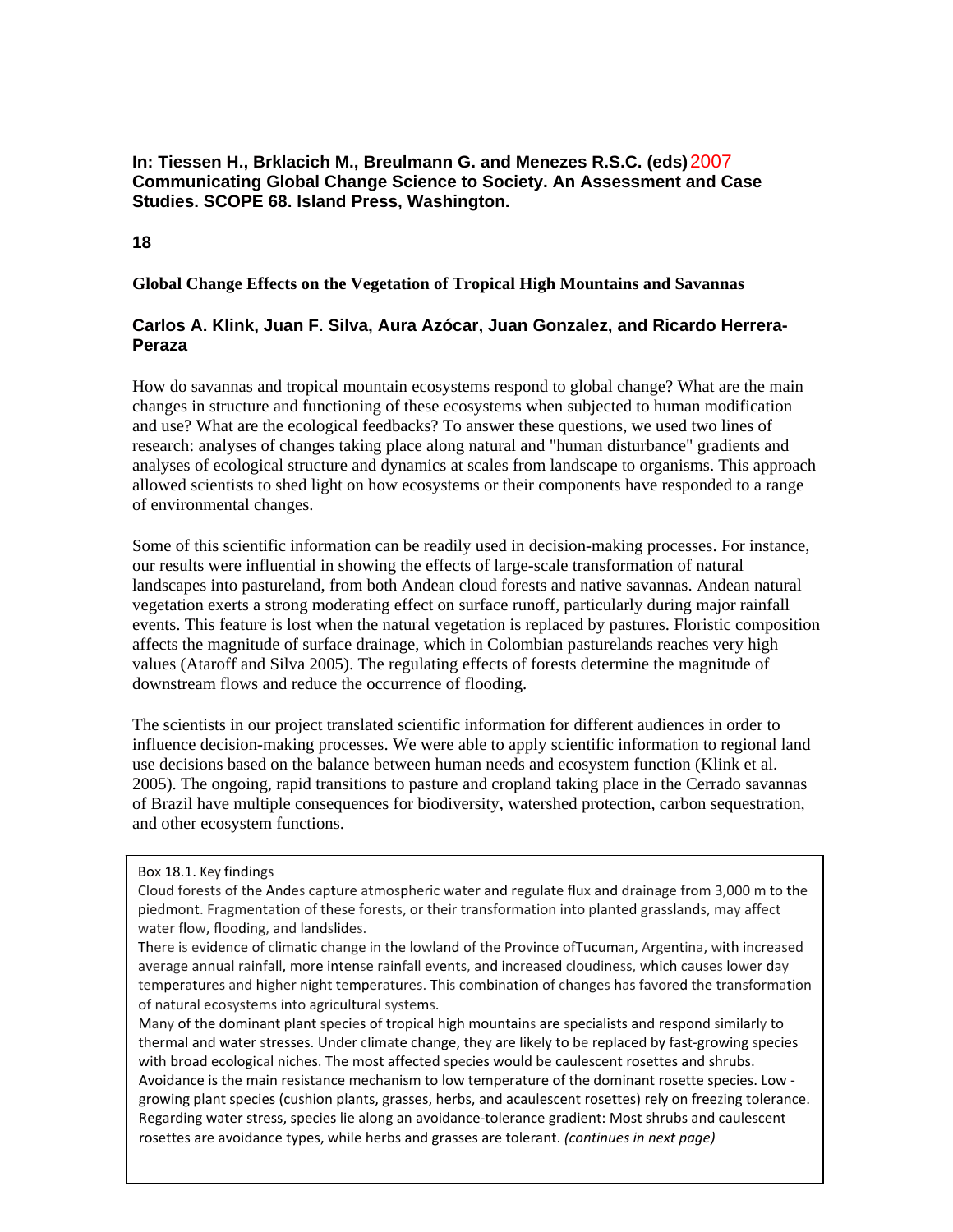The genus *Polylepis* is a unique ecological model for the study of plant distribution along altitudinal gradients because it reaches much higher elevations than any other angiosperm tree. *P sericea* has a wide altitudinal/latitudinal distribution range; therefore populations from low altitudes could replace those from high altitudes. *P australis* is restricted to extreme southern latitudes; therefore populations would not be replaced. Under climate change, the genus would persist, while species would be affected differently. Drainage, topography, and dominant vegetation are the main factors to discriminate landscape and ecological units of the Cerrado, Brazil. Some edaphic features differ at the landscape scale but are less important in differentiating ecological units.

Landforms and soil types affect woody vegetation of the Llanos, Venezuela. Tree density is higher on sandy and more‐stable surfaces despite lower water retention capacity in the topsoil. The increase of forest patches in the Orinoco Llanos in recent decades*is* not only the outcome of fire and grazing exclusion. Ecological processes such as establishment of new woody patches in the grass matrix, coalescence of neighboring patches, and persistence of established patches may be related to changes in rainfall patterns: increased monthly averages in June and July (early wet season) and decreased monthly averages from October through December (transition to early dry season). This trend may have caused wetter growth seasons and drier transitions from wet to dry seasons. Seedlings can produce enough biomass during their first season to allow them to resprout and survive after a dry season fire in the Llanos. This tolerance to fire indicates that water deficit (in space and time) is more relevant to the regeneration of woody species. Deep roots affect the hydrology of the Cerrado. During the dry season, deep soil compartments can contribute as much as 80 percent of the total water used by tree-dominated communities. When there is below‐average rainfall during the growing season, deep roots seem to provide water for the vegetation. Replacing natural ecosystems with planted pastures may change the water balance of the Cerrado. There is evidence of biological activity and availability of phosphorus in deep Cerrado soil. It seems that phosphorus supply is dependent on the biological cycling.

The range of natural abundance of nitrogen-IS in Cerrado plant leaves is similar to that in other nitrogenlimited ecosystems. The variability in the abundance of nitrogen‐IS found is due to the presence of nitrogen‐fixing legumes, associations with mycorrhiza, depth‐related variability of soil organic matter, the seasonality of nitrogen immobilization and mineralization in soils, and fire.

Carbon stocks in the natural Cerrado are larger than in planted pastures (which cover 25 percent of the Cerrado). In both ecosystems, most carbon stocks from biomass are underground, where fluxes are more intense. Carbon recycling is faster in pastures. Management practices can change the direction of transfer (from land to atmosphere or from atmosphere to land).

Therefore, the trade-offs between economically valuable production of beef, grain, and other agricultural products could be compared with multiple ecosystem functions over various temporal and spatial scales (Klink et al. 2005).

Communicating these trade-offs influenced how decision makers used scientific knowledge, for instance, in a white paper commissioned by the World Bank in support of the Sustainable Cerrado Initiative to be financed by the Global Environment Facility (Klink 2004) . In July 2005, this document became the basis for developing the Sustainable Cerrado program by the Brazilian Ministry of the Environment. The results of other initiatives that have implications for policy, training, and outreach related to global change are in the form of synthesis of results, such as the following: *Cambios globales, biodiversidad y el fimcionamiento de ecosistemas montanos y sabanas en Sudamerica* (Silva et al. forthcoming); *Ecofisiologia de plantas de paramo* (Az6car and Rada 2006); *Dinamica hidrica en sistemas neotropicales* (Ataroff and Silva 2005); and *Symposium: Cerrado Land-Use and Conservation: Assessing Trade-Offi Between Human and Ecological Needs* (Klink et al. 2005). Still others are in the form of databases: "Plantas vasculares paramos de Venezuela: botinica y ecologla"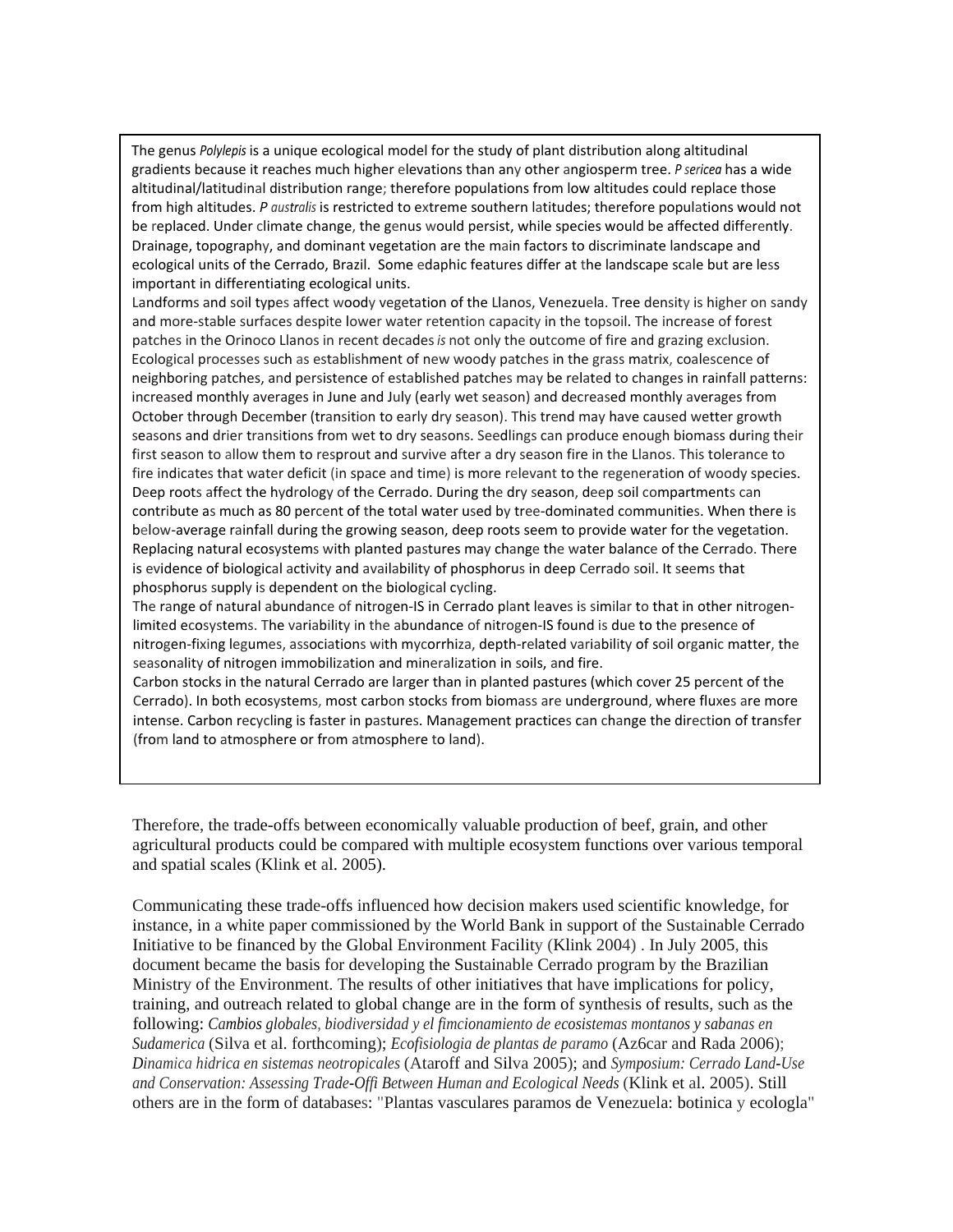and "Plantas vasculares de las sabanas Lezuela: botanica y ecologla" (Silva and Ramirez forthcoming).

The proximity of scientists to practitioners and policy makers in environmental change issues can be positive for two reasons: Policy makers can incorporate scientific knowledge into their decisionmaking process, and scientists can guide their research toward problem solving. The key factor for a positive interaction is the willingness of both partners to participate in a dialogue. However, this is not an easy dialogue, because of the difficulties in understanding jargon and approaches, differences in time perspectives (particularly when practitioners ask scientists to put knowledge into use right right away and scientists usually are concerned about whether or not results are "ready" for use) and the occasional perception that scientists are researching themes or subjects that are not relevant to what policy makers need.

One area in which the dialogue can be very fruitful is capacity building, because both arenas recognize and prize this endeavor. Our network focused on training young ecologists in the region pursuing South-South collaboration (Silva 2005). The network provided methodological and theoretical training for over 45 students and professors through exchange programs, courses, and workshops. Two professionals who received their doctorates in the network now work in the Brazilian Ministry of the Environment (on international programs in conservation) and in the Ministry of Science (on climate change policies). Most exchange and training programs were associated with graduate programs within South America. This shows the maturity level of some academic centers in the region. Working in a Collaborative Research Network also helped to compensate for any weaknesses of the graduate programs involved. Students developed advanced research that was well integrated into the scientific program at relatively low cost. The effectiveness of the network is demonstrated by the number of scientific contributions made, most of them authored or coauthored by the students: 44 publications, 18 papers submitted, 13 articles in preparation, and 113 presentations at scientific meetings (Silva 2005).

The network also participated in outreach activities to link its scientific findings to the policy arena and society at large. Although we did not make systematic attempts to translate all of our results for a policy audience, some of our publications were translated into Portuguese and Spanish with that aim (Klink 2001; Az6car and Farinas 2003; Silva 2003; Silva et al. 2003; Ataroff and Silva 2005; Minetti and Gonzalez 2005).

What stands in the way of a better dialogue between scientists and policy makers? There are probably many responses to this question. The answers revolve around how to accommodate the dialogue into the strategic framework, how to compete for the best personnel for the job, and how to fund this as a long-lasting activity. To promote the dialogue between scientific disciplines and nonacademic arenas on environmental problems, it is crucial to identify instances of "ecological viability" that both transform our practice toward environmental change and help to find solutions to complex problems collectively (Agrawal 2005; Norgaard and Baer 2005). Therefore we suggest a more proactive role for the Inter-American Institute for Global Change Research and other funding agencies in this process, with scientists fulfilling the role of networkers with a full-time dedication and a well-developed agenda.

## *Acknowledgments*

We would like to thank Charles Wood, Jerry Melillo, and Sonia Gianesella for comments and corrections in the manuscript.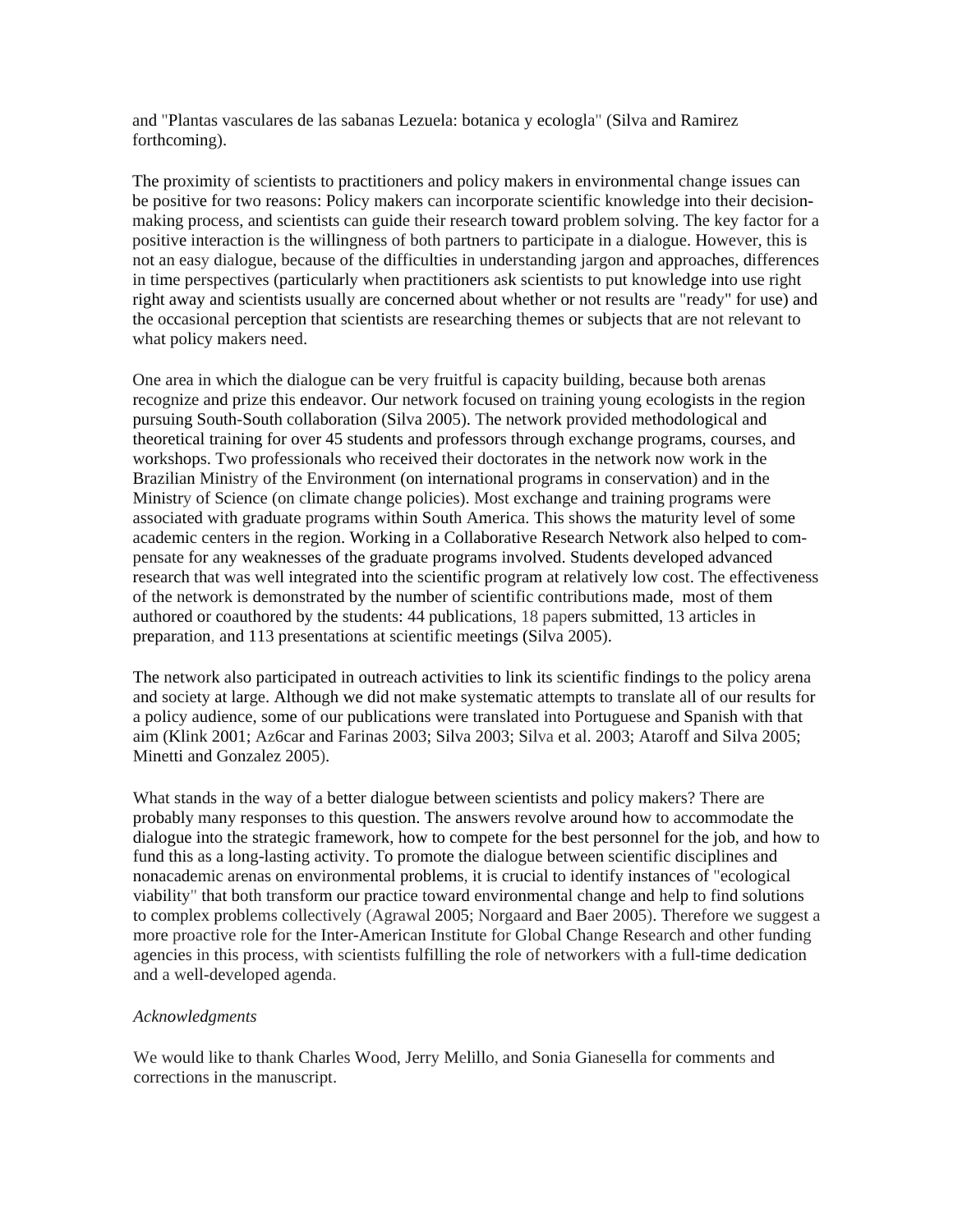## **Literature Cited**

Agrawal, A. 2005. *Environmentality: Technologies of government and the making of subjects.* New Ecologies for rhe 21st Century Series. Durham, N.C.: Duke University Press.

Ataroff, M., and J. F. Silva, eds. 2005. *Dindmica hidrica en sistemas neotropicales. Investigaciones en Dinámica Hídrica de la red RlCAS.* Mérida, Venezuela: Instituto de Ciencias Ambientales y Eco1ógicas (ICAE). (48 pp.)

Azócar, A., and M. Fariñas. 2003. Páramos. In Aguilera, M., A. Azócar, A. E. Gonzalez-Jimenez, eds. *Biodiversidad en Venezuela, Tomo I.I.* Caracas, Venezuela: Ediciones Fundaci6n Polar y Fonacit. (pp . 716-33)

Azócar, A., and E Rada. 2006. *Ecofisiología de plantas de páramo.* Merida, Venezuela: Instituto de Ciencias Ambientales y Eco1ógicas (ICAE). (178 pp.)

Klink, C. A. 2001. O papel da pesquisa eco1ógica na gestao ambiental e manejo de ecossistemas. In Burstyn, M., ed. *A Dificil Sustentabilidade.* Rio de Janeiro: Garamond Universitaria. (pp. 77-84).

Klink, C. A. 2004. *Synthesis report for the Brazil Sustainable Cerrado Initiative.* Washington, D.C.: World Bank.

Klink, C. A., R. DeFries, and R. Cavalcanti, eds. 2005. *Symposium: Cerrado Land-Use and Conservation: Assessing Trade-Offs Between Human and Ecological Needs.* 19th Annual Meeting of the Society for Conservation Biology, Brasilia, Brazil, July 15 -19, 2005. Discussion drafts of papers published in CD-ROM. Washington, D.C.: Universidade de Brasilia and Conservation International.

Minetti, J. L, and J. A. Gonzalez. 2005 (submitted). El cambio climatico en la provincia de Tucuman. Sus impactos. *Serie Comervaci6n de la Naturaleza (Tucumán, Argentina).* 

Norgaard, R. B., and P. Baer. 2005. Collectively seeing complex systems: The nature of the problem. *BioScience 55(11):953-60.* 

Silva, J. F, A. Azócar, C. A. Klink, J. Gonzalez, and R. Herrera-Peraza. 2003. Ecologia Tropical Para El Cambio Global. In *Inter American Institute for Global Change Research Annual Report 2002- 2003.* Sao José dos Campos, Brazil: Inter-American Institute for Global Change Research (IAI). (pp. 20-33)

Silva, J. F. 2003. Sabanas. In Aguilera, M., A. Azócar, A. E. Gonzalez-Jimenez, eds. *Biodiversidad en Venezuela, Tomo II.* Caracas, Venezuela: Ediciones Fundación Polar y Fonacit. (pp. 678-95)

Silva, J. F. 2005. Comparative study of the effects of global change on the vegetation of two ecosystems: High tropical mountain and tropical savanna. In *CRN-040 Final Report to IAI.* Mérida, Venezuela: Instituto de Ciencias Ambientales y Ecologicas (ICAE).

Silva, J. F. and M. E. Ramirez. Forthcoming. *Plantas vasculares de !as sabanas de Venezuela: botánica y*